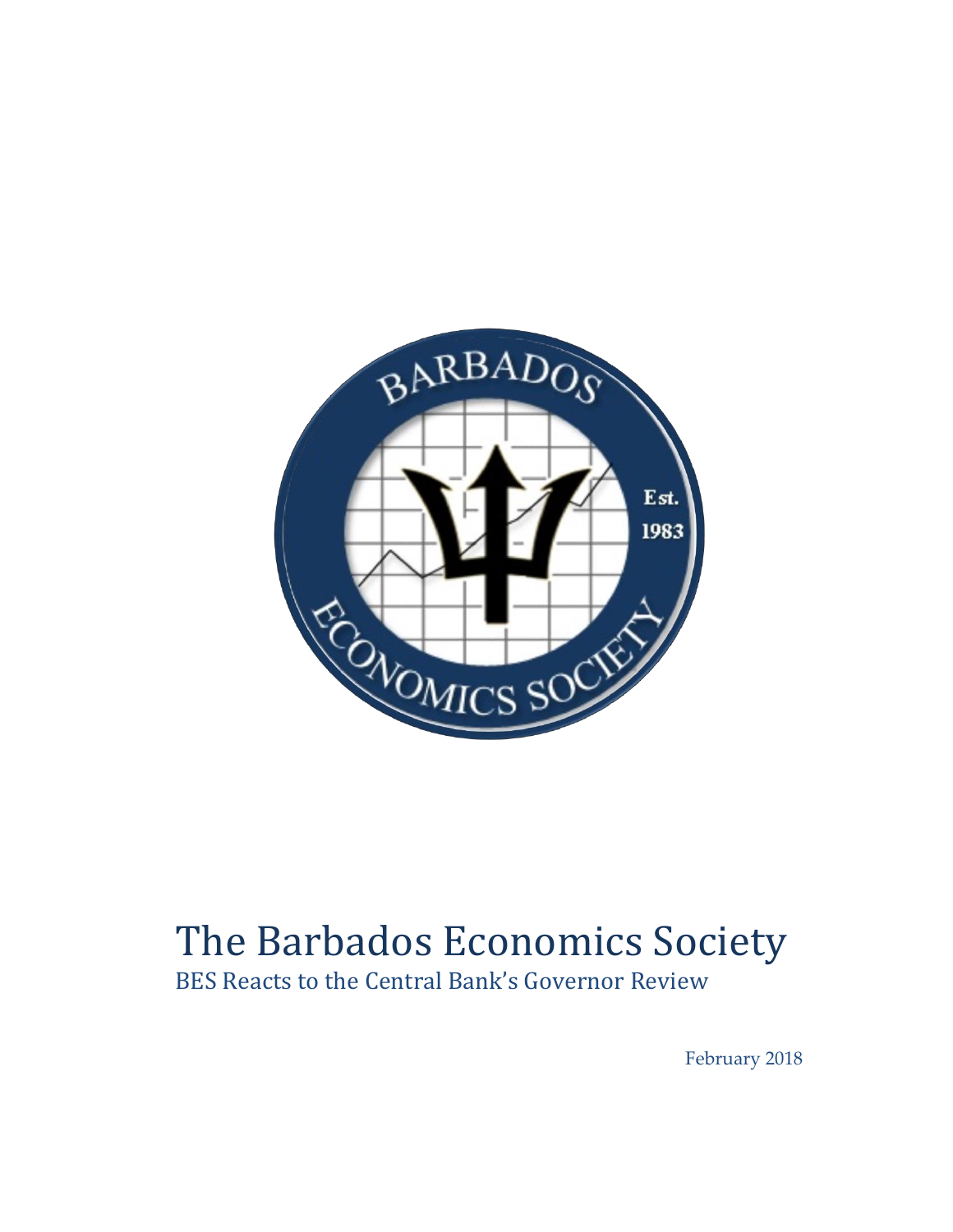## The Barbados Economics Society

BES Reacts to the Central Bank's Governor Review

## Summary

On January 30<sup>th</sup>, 2018, the Central Bank Governor Mr. Cleviston Haynes reported that economic growth in Barbados is estimated to have reached 1.0 % during 2017, heavily dependent on activity in the tourism and construction industries. In spite of the foreign exchange gains from tourism , insufficient foreign direct investment, the combination of net public outflows, inclusive of higher external debt service payments , and an increase in fuel imports contributed to a \$273.9 million loss in international reserves. The stock of reserves at the end of 2017 represented about 6.6 weeks of import cover, below the international benchmark of 12.0 weeks of reserve cover. In terms of the performance of the fiscal sector, the Government of Barbados continued to reduce the deficit through increased taxation. Over the first nine months of the FY 201 7/201 8, the expansion in revenue was mainly attributed to increases from 1) Value Added Tax (VAT), 2) The National Social Responsibility Levy (NSRL ) , 3) Custom Excise Taxes and 4) Corporate Taxes .

## BES Position

In reacting to the above highlights, the BES noted that the Economic Review paints a very similar picture to 2016, where growth was primarily driven by the traditional industries. The strong growth of 2.2 % experienced during the first six months of 2017, dropped to 1.0 % for the entire year. This indicated that there was a slowdown in growth during the latter half of